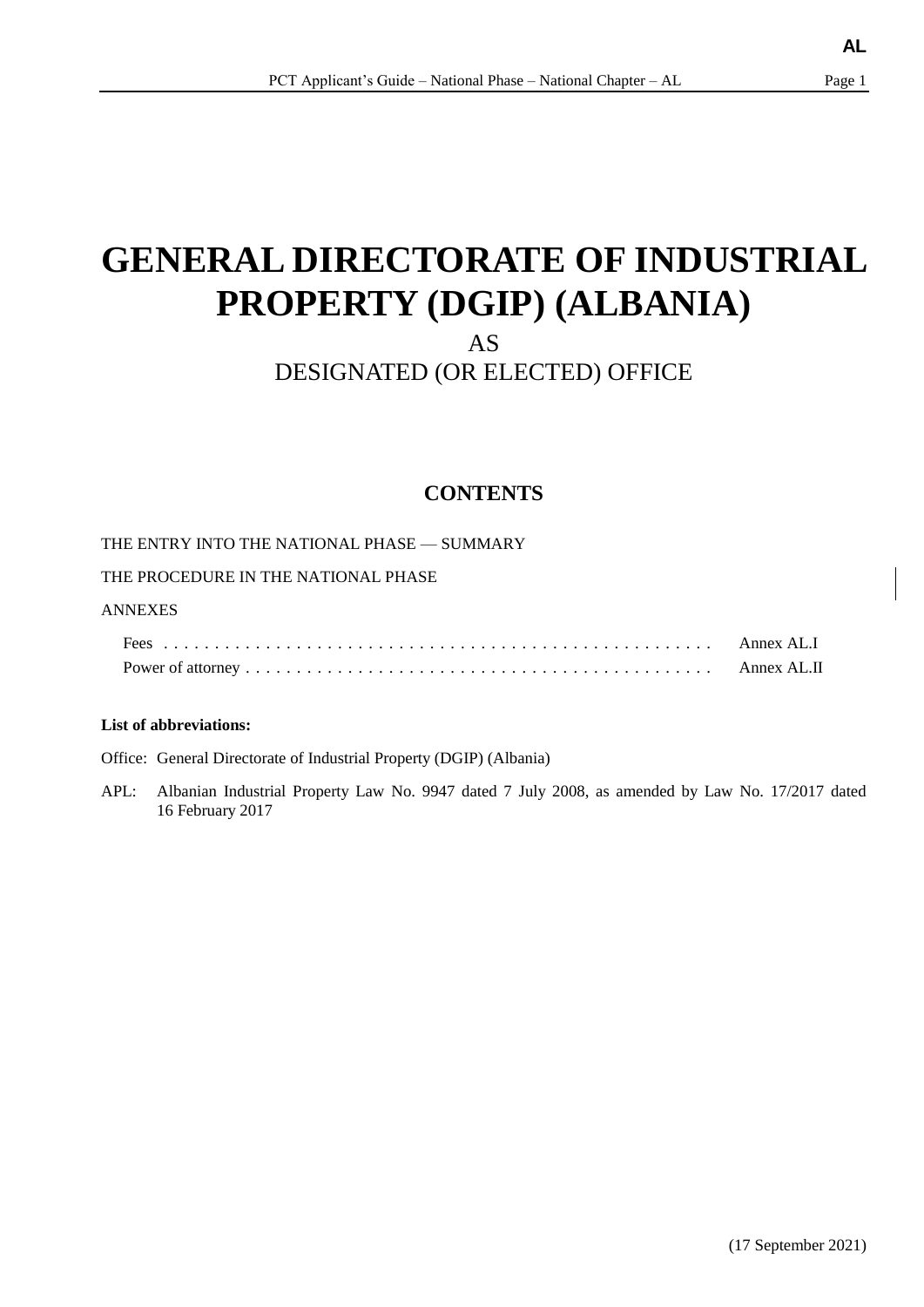### **SUMMARY Designated (or elected) Office**

<span id="page-1-2"></span><span id="page-1-1"></span>(19 October 2017)

### **AL GENERAL DIRECTORATE OF INDUSTRIAL PROPERTY (GDIP) (ALBANIA) AL**

<span id="page-1-0"></span>

| Time limits applicable for entry into the<br>national phase:                                                   | Under PCT Article 22(3):<br>31 months from the priority date<br>Under PCT Article $39(1)(b)$ : 31 months from the priority date                                                                   |  |
|----------------------------------------------------------------------------------------------------------------|---------------------------------------------------------------------------------------------------------------------------------------------------------------------------------------------------|--|
| Translation of international application<br>required into: $1$                                                 | Albanian                                                                                                                                                                                          |  |
| Required contents of the translation for<br>entry into the national phase: <sup>1</sup>                        | Under PCT Article 22: Claims (if amended, as amended only)<br>Under PCT Article 39(1): Claims (if amended, only as amended by<br>the annexes to the international preliminary examination report) |  |
| Is a copy of the international application<br>required?                                                        | N <sub>o</sub>                                                                                                                                                                                    |  |
| National fee: $1$                                                                                              | Albanian lek (ALL)<br>Currency:<br>For patent:                                                                                                                                                    |  |
|                                                                                                                | Filing fee:<br>ALL 7,000<br>For utility model:<br>Filing fee:<br>ALL 6,000                                                                                                                        |  |
| Exemptions, reductions or refunds of the<br>national fee:                                                      | None                                                                                                                                                                                              |  |
| Special requirements of the Office<br>(PCT Rule $51bis$ ): <sup>2</sup>                                        | Appointment of an agent if the applicant does not reside in Albania<br>or is not a legal entity established under Albanian law                                                                    |  |
|                                                                                                                | Name of the inventor if this has not been indicated in the "Request"<br>part of the international application <sup>3</sup>                                                                        |  |
|                                                                                                                | If someone, other than the inventor, applies for a patent, the<br>application shall contain a declaration indicating the applicant's<br>right to the invention $3$                                |  |
|                                                                                                                | Any document relating to any transfer or assignment of the right to<br>the application $3$                                                                                                        |  |
| Who can act as agent?                                                                                          | Any patent agent registered to practice before the Office                                                                                                                                         |  |
| Does the Office accept requests for<br>restoration of the right of priority<br>(PCT Rule 49ter.2) <sup>7</sup> | Yes, the Office applies the "due care" criterion to such requests                                                                                                                                 |  |

### **Summary of requirements for entry into the national phase**

 $\overline{\phantom{a}}$  , where  $\overline{\phantom{a}}$ 

# **SUMMARY**

Must be furnished or paid within the time limit applicable under PCT Article 22 or 39(1).

<sup>2</sup> If not already complied with within the time limit applicable under PCT Article 22 or 39(1), the Office will invite the applicant to comply with the requirement within a time limit of two months from the date of the invitation.

<sup>&</sup>lt;sup>3</sup> This requirement may be satisfied if the corresponding declaration has been made in accordance with PCT Rule 4.17.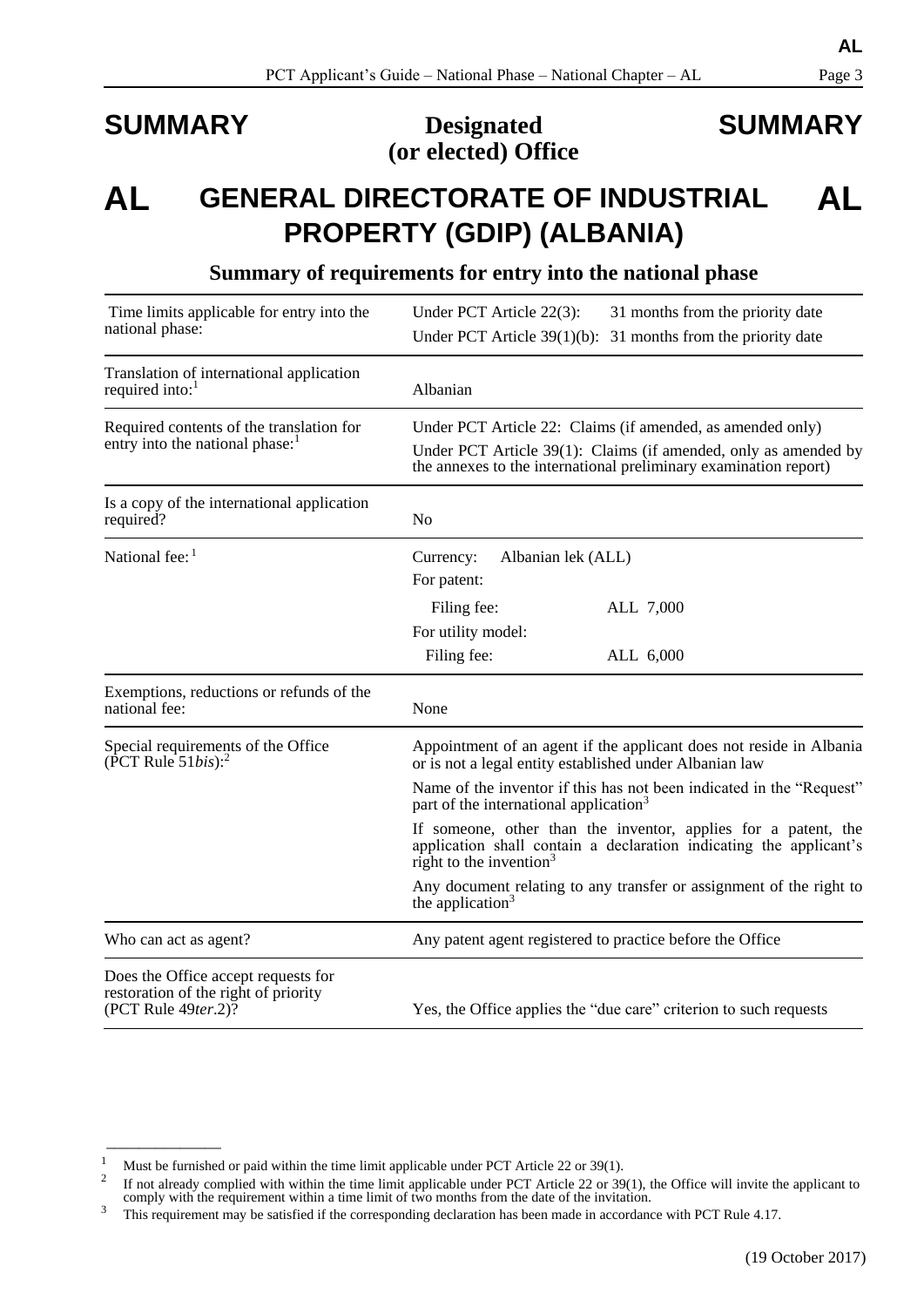#### **THE PROCEDURE IN THE NATIONAL PHASE**

AL.01 **TRANSLATION (CORRECTION).** Errors in the translation of the international application can be corrected with reference to the text of the international application as filed (see National Phase, paragraphs 6.002 and 6.003).

APL Art. 18(2) PCT Rule 51*bis*1(e) AL.02 **TRANSLATION OF PRIORITY DOCUMENT.** The Office will invite the applicant to furnish a translation into Albanian of the priority document but only if there is any doubt concerning the validity of the priority claim and that document is in a language other than Albanian, English, French, German, Italian, Russian or Spanish.

> AL.03 **FEES (MANNER OF PAYMENT).** The manner of payment of the fees indicated in the Summary and in this chapter is outlined in Annex AL.I.

- APL Art. 195 AL.04 **POWER OF ATTORNEY.** An agent must be appointed by filing a power of attorney. A model is given in Annex AL.II.
- APL Art. 28 AL.05 **EXAMINATION.** The Office does not examine national patent applications as to substance. In order for the granted patent to have legal effect, the applicant must, within ten years of the date of entry into the national phase, file an examination report prepared by an authorized examining authority.
- PCT Art. 28 41 AL.06 **AMENDMENT AND CORRECTION OF THE APPLICATION; TIME LIMITS.** Until grant the applicant has the right, on his own initiative, to make amendments and/or corrections to the application provided that the scope of the application as filed is not broadened thereby.
- APL Art. 41 AL.07 **ANNUAL FEES.** The maintenance of the application is subject to the payment of annual fees which are due each year on the anniversary of the international filing date, starting from the first year after the grant of the patent, except where the time limit under PCT Article 22 or 39(1) expires later, in which case the latter time limit applies. Annual fees not paid within the applicable time limit may still be paid within six months from the expiration of that time limit against payment of an additional fee (see Annex AL.I). This time period may be extended by two months by paying an additional fee to postpone the renewal deadline. If the renewal fee has not been paid within the applicable time limit, the Office, within two months from the end of the six-month deadline, notifies the applicant that he/she may postpone the six-month deadline by another two months. Notifications are made only to addresses in Albania.
- APL Art. 91 AL.08 **CONVERSION OF PATENT APPLICATION INTO UTILITY MODEL APPLICATION.** Upon written request by the applicant, a patent application can be converted into an application for utility model at any time up to the grant of the patent.
- PCT Art. 25<br>PCT Rule 51 PCT Rule APL Art. 28(3) 193 AL.09 **REVIEW UNDER ARTICLE 25 OF THE PCT.** The applicable procedure is outlined in paragraphs 6.018 to 6.021 of the National Phase. If, upon review under PCT Article 25, the Office denies an error or omission on the part of the receiving Office or the International Bureau, an appeal against this decision may be lodged within three months from the date of the decision with the Board of Appeals upon payment of a fee. A decision of the Board of Appeals may be appealed within 30 days to the Albanian courts.
- APL Art. 34 AL.10 Continued processing may be requested where the applicant has failed to observe a time limit fixed by the Office and that failure results in a loss of rights conferred by a patent application or a patent. The Office shall authorize continued processing if the applicant files a request and performs all the omitted acts within the prescribed time limit. Continued processing may not be requested for the reinstatement of the right of priority.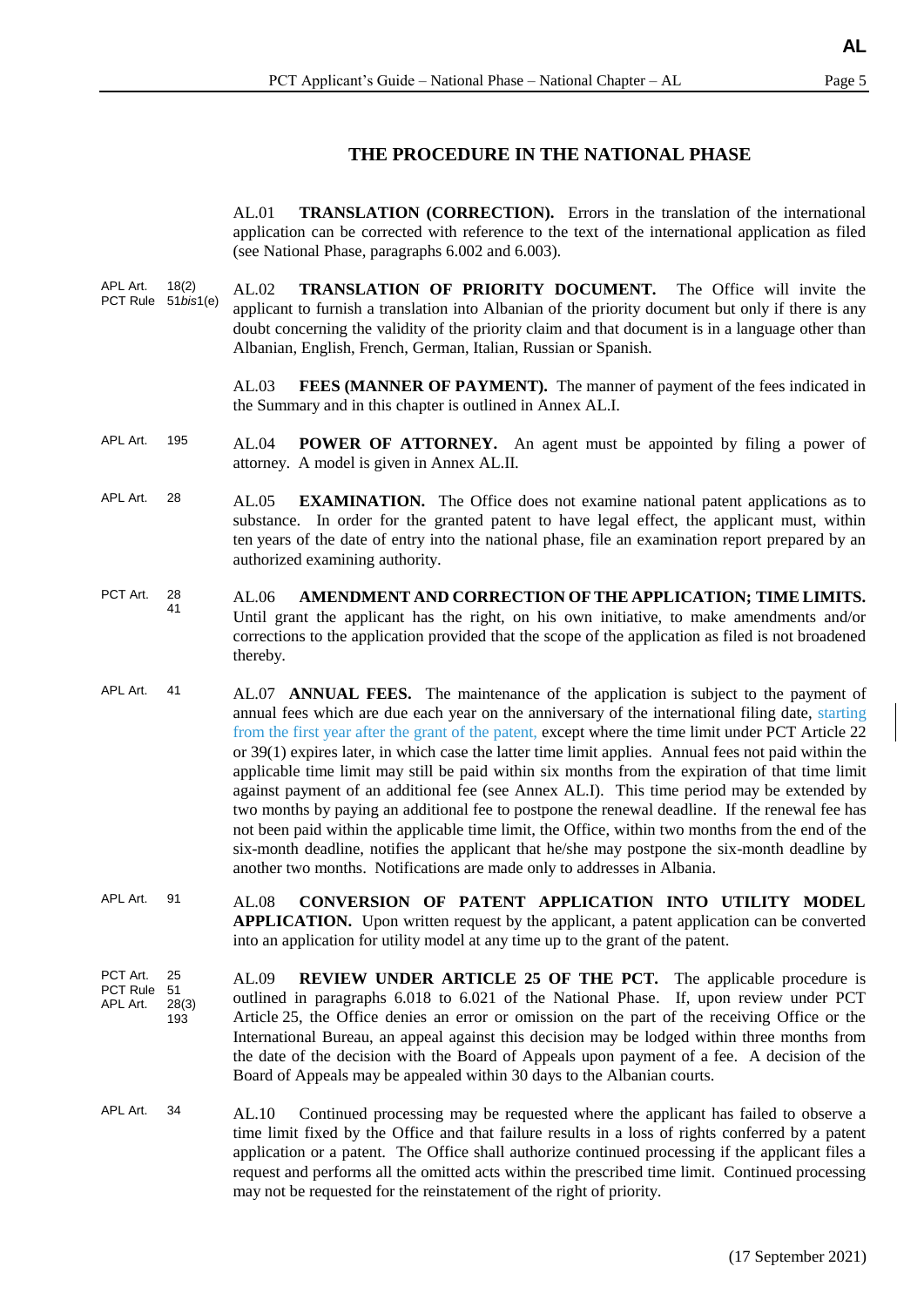| <b>AL</b>                  |                |                                                                                                                                                                                                                                                                                                                                                                                                                  |
|----------------------------|----------------|------------------------------------------------------------------------------------------------------------------------------------------------------------------------------------------------------------------------------------------------------------------------------------------------------------------------------------------------------------------------------------------------------------------|
| Page 6                     |                | PCT Applicant's Guide – National Phase – National Chapter – AL                                                                                                                                                                                                                                                                                                                                                   |
| APL Art.                   | 35             | Reinstatement of rights may be requested where the applicant, in spite of all due care<br>AL.11<br>required by the circumstances, failed to observe a time limit set by the Office, which results in a<br>loss of rights. If the request is granted, the legal consequences of the failure to observe the time<br>limit shall be deemed not to have ensued.                                                      |
| PCT Art.<br>PCT Rule 82bis | 24(2)<br>48(2) | <b>EXCUSE OF DELAYS IN MEETING TIME LIMITS.</b> Reference is made to<br>AI.12<br>paragraphs 6.022 to 6.027 of the National Phase. Where during the international phase or before<br>the Office the applicant has missed a time limit for performing any act in relation to the<br>international application, such time limit may be extended by the Office upon request by the<br>applicant and where justified. |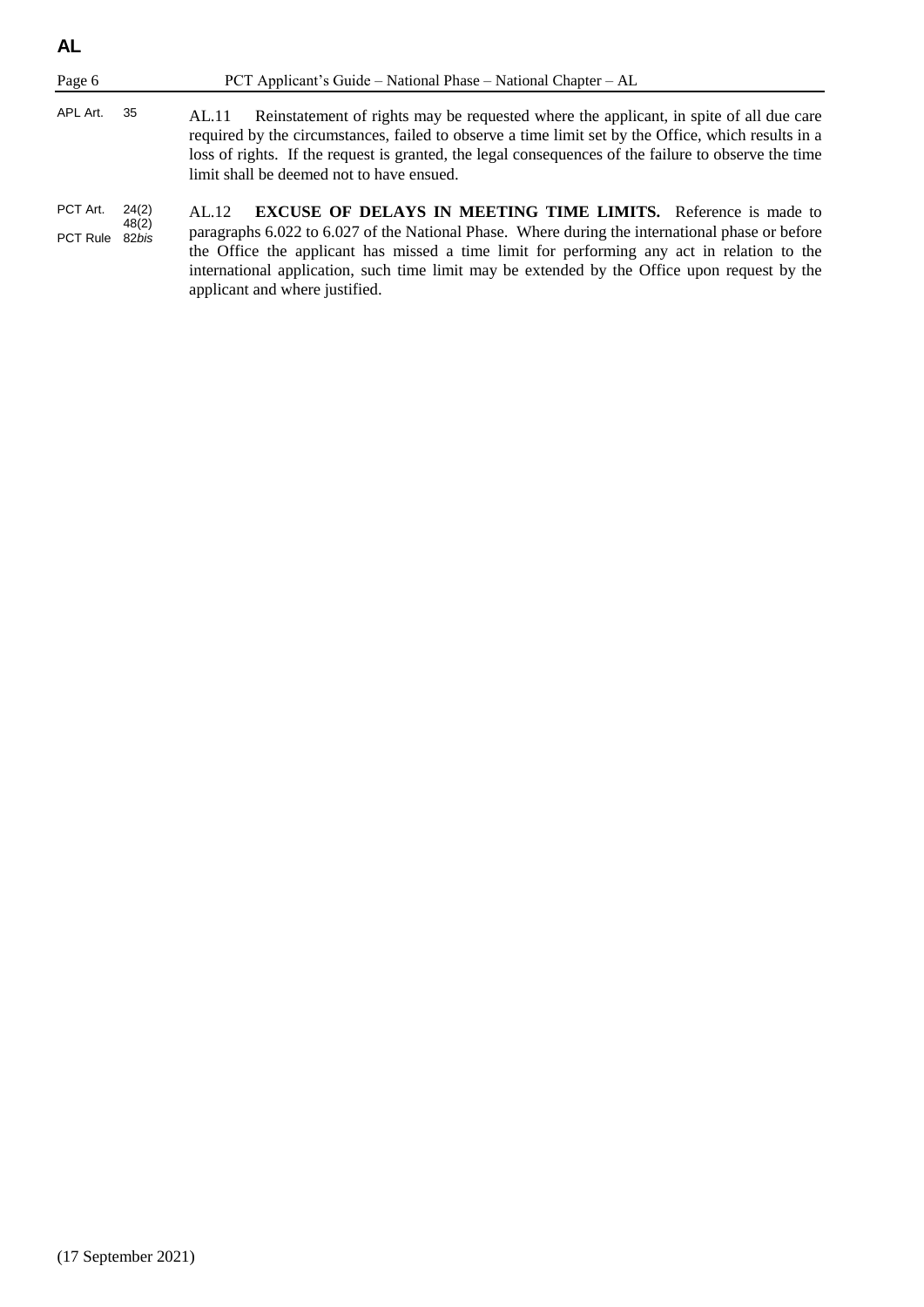### **FEES**

#### **(Currency: Albanian lek)**

#### **Patents**

|                                                                                                                                                      | 7,000  |
|------------------------------------------------------------------------------------------------------------------------------------------------------|--------|
|                                                                                                                                                      | 6,000  |
| Annual fees:                                                                                                                                         |        |
|                                                                                                                                                      | 5,000  |
|                                                                                                                                                      | 6,000  |
|                                                                                                                                                      | 8,000  |
|                                                                                                                                                      | 10,000 |
|                                                                                                                                                      | 12,000 |
|                                                                                                                                                      | 14,000 |
|                                                                                                                                                      | 18,000 |
|                                                                                                                                                      | 20,000 |
|                                                                                                                                                      | 25,000 |
| — for the $11^{\text{th}}$ year $\ldots$ $\ldots$ $\ldots$ $\ldots$ $\ldots$ $\ldots$ $\ldots$ $\ldots$ $\ldots$ $\ldots$ $\ldots$ $\ldots$ $\ldots$ | 27,000 |
|                                                                                                                                                      | 30,000 |
|                                                                                                                                                      | 35,000 |
|                                                                                                                                                      | 40,000 |
|                                                                                                                                                      | 45,000 |
|                                                                                                                                                      | 50,000 |
|                                                                                                                                                      | 55,000 |
|                                                                                                                                                      | 60,000 |
|                                                                                                                                                      | 65,000 |
| — for the $20^{\text{th}}$ year $\ldots$ $\ldots$ $\ldots$ $\ldots$ $\ldots$ $\ldots$ $\ldots$ $\ldots$ $\ldots$ $\ldots$ $\ldots$ $\ldots$ $\ldots$ | 70,000 |
| Fee for late payment of the annual fee:                                                                                                              |        |
| 50% of the applicable<br>annual fee                                                                                                                  |        |
| — within two months from the end of the six-month deadline<br>100% of the applicable<br>annual fee                                                   |        |
|                                                                                                                                                      | 7,000  |
|                                                                                                                                                      | 7,000  |
| <b>Utility models:</b>                                                                                                                               |        |
|                                                                                                                                                      | 6,000  |
|                                                                                                                                                      | 6,000  |

#### **How can payment of fees be effected?**

All fees must be paid in Albanian leks, in cash, by money order or check. All payments must indicate the application number (national, if already known; international, if the national number is not yet known), the name of the applicant and the category of fee being paid. Any payment by money order or check must be made to the account of the Office at the Banka Kombetare Tregtare.

|                      | Beneficiary's name: Drejtoria e Përgjithshme e Pronësisë Industriale |
|----------------------|----------------------------------------------------------------------|
| Bank name:           | Banka Kombetare Tregtare                                             |
| Bank Account No.:    | 515003225CLPBCLALLZQ                                                 |
| <b>Bank Address:</b> | Shkolla Baletit, Tirana, Albania                                     |
| BIC/SWIFT code:      | NCBAALTXXXX                                                          |